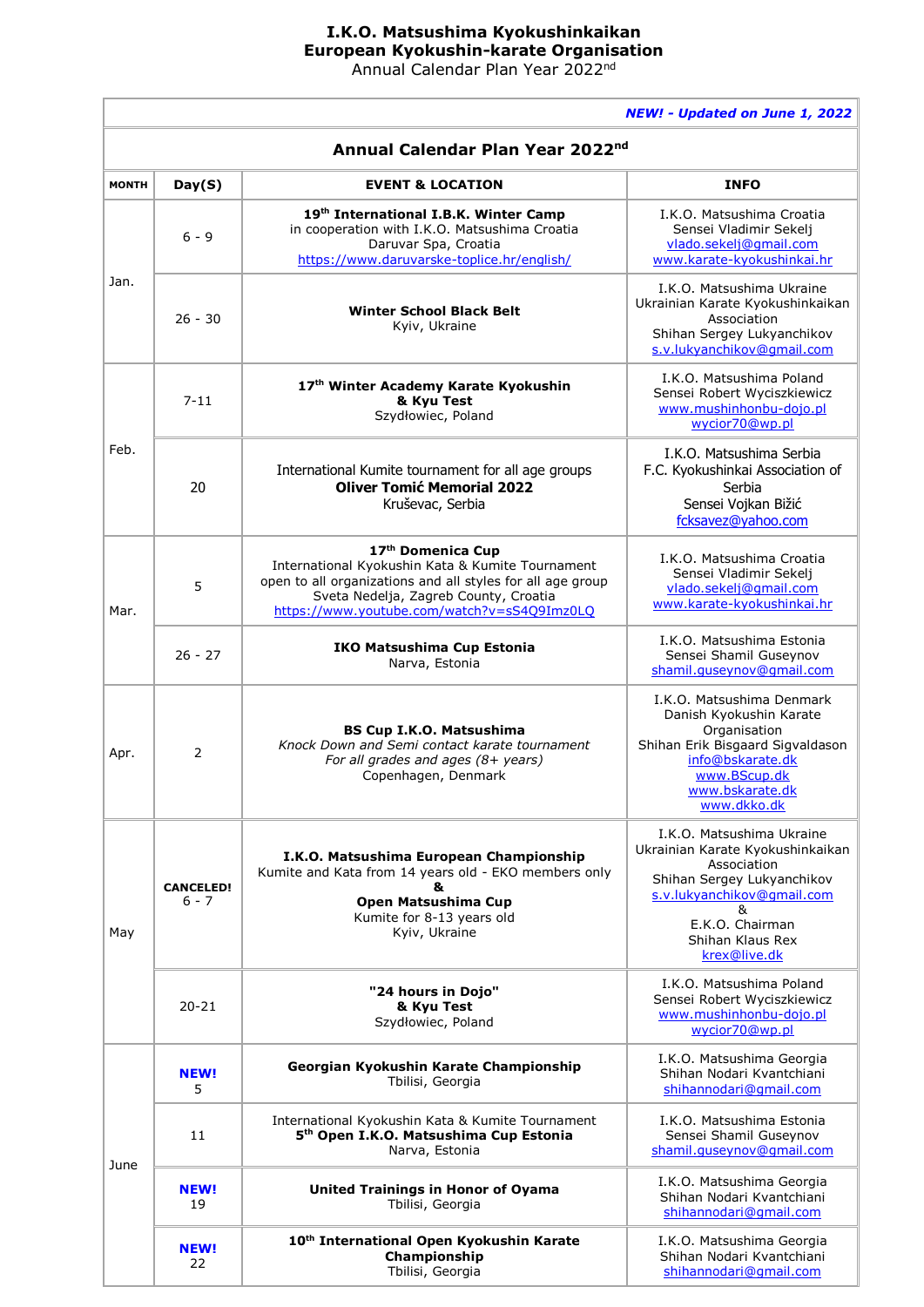|              | <b>NEW!</b><br>25                      | Kyu & Dan Test<br>Tbilisi, Georgia                                                                                                                                                                      | I.K.O. Matsushima Georgia<br>Shihan Nodari Kvantchiani<br>shihannodari@gmail.com                                                                 |
|--------------|----------------------------------------|---------------------------------------------------------------------------------------------------------------------------------------------------------------------------------------------------------|--------------------------------------------------------------------------------------------------------------------------------------------------|
| July<br>Aug. | <b>NEW!</b><br>$2 - 12$                | <b>Summer Camp</b><br>Kobuleti, Georgia                                                                                                                                                                 | I.K.O. Matsushima Georgia<br>Shihan Nodari Kvantchiani<br>shihannodari@gmail.com                                                                 |
|              | $3 - 10$                               | <b>Traditional Summer Camp</b><br>Cherkasy, Ukraine                                                                                                                                                     | I.K.O. Matsushima Ukraine<br>Ukrainian Karate Kyokushinkaikan<br>Association<br>Shihan Sergey Lukyanchikov<br>s.v.lukyanchikov@qmail.com         |
|              | $5 - 12$                               | 16th Polish Summer Training Camp<br>Murzasichle, Poland                                                                                                                                                 | I.K.O. Matsushima Poland<br>Sensei Robert Wyciszkiewicz<br>www.mushinhonbu-dojo.pl<br>wycior70@wp.pl                                             |
|              | <b>NEW!</b><br>$13 - 16$               | <b>Referees and Coaches Insuring Qualification</b><br><b>Improvement Seminar</b><br>Kobuleti, Georgia                                                                                                   | I.K.O. Matsushima Georgia<br>Shihan Nodari Kvantchiani<br>shihannodari@gmail.com                                                                 |
|              | $15 - 17$                              | <b>SUMMER CAMP ALICANTE</b><br>Daimyo, Spain                                                                                                                                                            | I.K.O. Matsushima Spain<br>Shihan Gabriel Barluenga<br>daimyodojo@gmail.com                                                                      |
|              | $18 - 22$                              | <b>Summer Camp</b><br>Narva, Estonia                                                                                                                                                                    | I.K.O. Matsushima Estonia<br>Sensei Shamil Guseynov<br>shamil.quseynov@qmail.com                                                                 |
|              | <b>Canceled!</b><br>$25 - 28$          | 16th Polish Summer Training Camp<br>The main instructor: Shihan Sergey Lukyanchikov<br>Sensei Sergey Doronin<br>Szydlowiec, Poland                                                                      | I.K.O. Matsushima Poland<br>Sensei Robert Wyciszkiewicz<br>www.mushinhonbu-dojo.pl<br>wycior70@wp.pl                                             |
|              | <b>CANCELED!</b><br>July 28 -<br>Aug 1 | 13th Official European Summer Training Camp<br>Szydlowiec, Poland                                                                                                                                       | I.K.O. Matsushima Poland<br>Sensei Robert Wyciszkiewicz<br>wycior70@wp.pl<br>&<br>E.K.O. Chairman<br>Shihan Klaus Rex<br>krex@live.dk            |
|              | <b>NEW!</b><br>$1 - 10$                | <b>Project 'Know Thyself"</b><br>Vardzia, Georgia                                                                                                                                                       | I.K.O. Matsushima Georgia<br>Shihan Nodari Kvantchiani<br>shihannodari@qmail.com                                                                 |
|              | $25 - 29$                              | Croatian Open Kyokushin Summer Camp<br><b>Zadar 2022</b><br>open to all organizations and all styles for all age group<br>Zadar, Adriatic coast, Croatia<br>https://www.youtube.com/watch?v=RoEvYEfXpKU | I.K.O. Matsushima Croatia<br>Croatian Kyokushinkai Association<br>Sensei Vladimir Sekelj<br>vlado.sekelj@gmail.com<br>www.karate-kyokushinkai.hr |
| Sep.         | <b>NEW!</b><br>$3 - 10$                | <b>Seminar of Club Leaders and Trainers</b><br>Tbilisi, Georgia                                                                                                                                         | I.K.O. Matsushima Georgia<br>Shihan Nodari Kvantchiani<br>shihannodari@gmail.com                                                                 |
| Oct.         | 15                                     | 16 <sup>th</sup> Nagykun Cup<br>International Kyokushin Kata & Kumite Tournament<br>open to all organizations and all styles for all age group<br>Karcag, Hungary                                       | I.K.O. Matsushima Hungary<br>Shihan Imre Gyarmati<br>muszak@bucsa.hu                                                                             |
|              | 23                                     | <b>Narva Noorte Kumite</b><br>Cadets & Juniors<br>Narva, Estonia                                                                                                                                        | I.K.O. Matsushima Estonia<br>Sensei Shamil Guseynov<br>shamil.quseynov@qmail.com                                                                 |
|              | $27 - 28$                              | <b>Kyu Test</b><br>Szydłowiec, Poland                                                                                                                                                                   | I.K.O. Matsushima Poland<br>Sensei Robert Wyciszkiewicz<br>www.mushinhonbu-dojo.pl<br>wycior70@wp.pl                                             |
|              | <b>NEW!</b><br>29                      | 11 <sup>th</sup> International Open Kyokushin Karate<br>Championship<br>Tbilisi, Georgia                                                                                                                | I.K.O. Matsushima Georgia<br>Shihan Nodari Kvantchiani<br>shihannodari@gmail.com                                                                 |